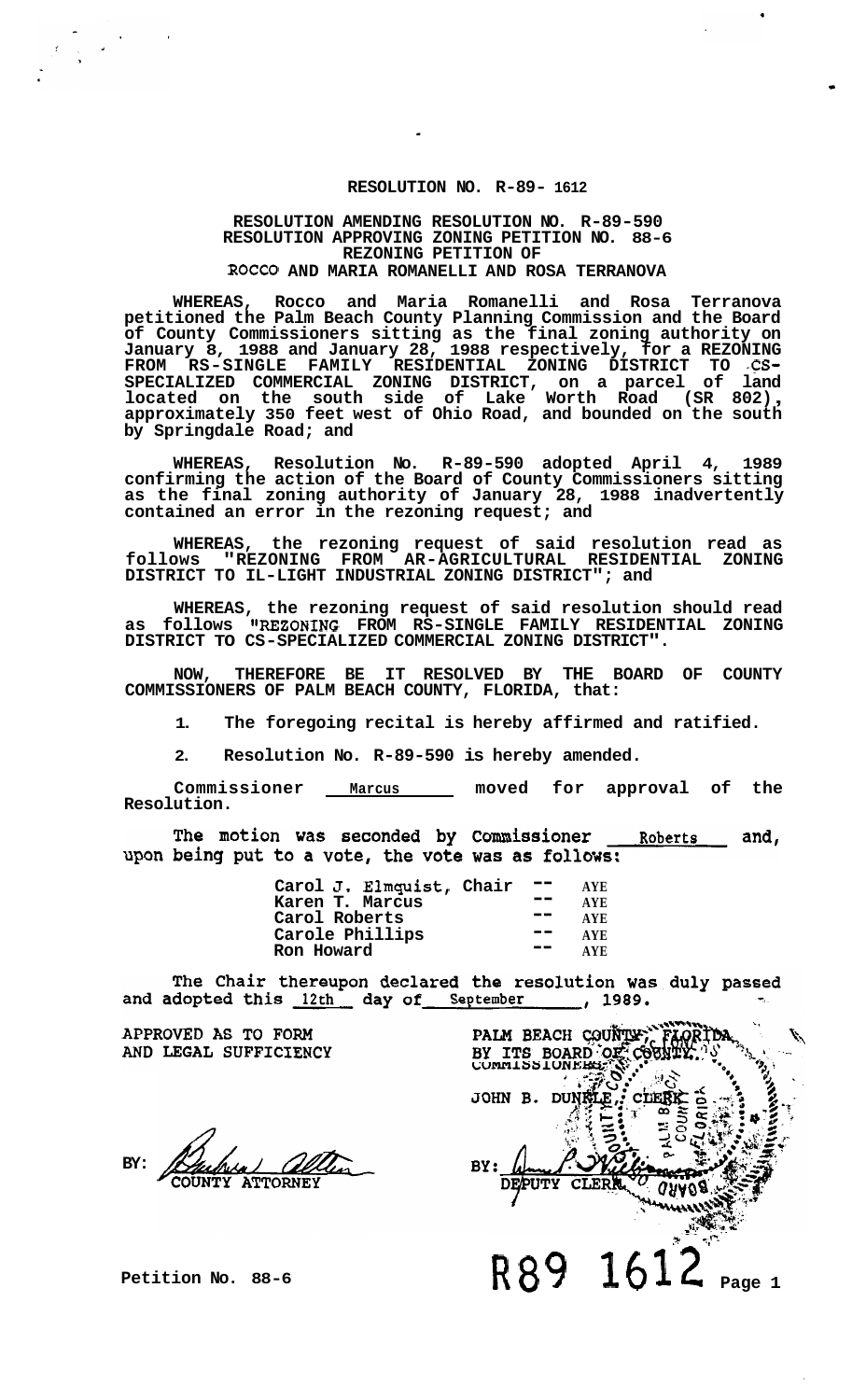Meeting Date: September 12, 1989<br> **RAIM** BEACH COUNTY<br> **RAIM** BEACH COUNTY<br> **RAGENDA ITEM SUM**<br>
CONSENT (X) Regular () Ordina:<br> **T. EXECUTIVE BRIEF**<br>
Request Submitted By: **Planning**<br> **Request Submitted By: Planning**<br> **Req Meeting Date:** September 12, 1989 *Agenda Item #: R-29- Iloll amonds*  $R$ -85-12 1612 amende R-89-5 **PAM BEACH** *COUNTY*  **BOARD OF COUNTY COMMISSIONERS**<br>**AGENDA ITEM** SUMMARY  $R-S$ AGENDA **ITEM** SUMMARY  $\beta$ -89- $\frac{1613}{3}$  amends  $M/R$  *F-0*<br>Public Hearing () **Consent (X) Regular ( ) Ordinance ( )** 

 $\overline{\phantom{a}}$ 

**Motion to adopt amending resolutions for Resolution No. R-85-1219 (Zoning Petition No. 77-10(B)** ) **heard by the Board of County Commissioners (Zoning Authority) on June 27, 1985 to correct an error in the legal description: Resolution No. R-89-590 (Zoning Petition No. 88-6) to correct an error in the rezoning request; and Resolution No. R-89-591 (Zoning Petition No. 88-6) to correct an error in the type of special exception requested.** 

**Background and Justification:** 

**Petition No. 77-10(B), the petition of Bruce E. and Patricia King SPECIAL EXCEPTION TO AMEND AND EXPAND THE SITE PLAN FOR NEW** AND **USED AUTOMOBILE AND TRUCK SALES, RENTAL AND REPAIR FACILITIES** AND **IDT PREVIOUSLY APPROVED UNDER ZONING PETITION NOS. 77-10 AND** *77-*  **10(A) was approved by the Board of County Commissioners on June 27, 1985 by a vote of 5 to 0.** 

**Petition No. 88-6, the petition of Rocco and Maria Romanelli and Rosa Terranova for a REZONING FROM RS-SINGLE FAMILY RESIDENTIAL ZONING DISTRICT TO CS-SPECIALIZED COMMERCIAL ZONING DISTRICT, WITH A CONCURRENT SPECIAL EXCEPTION TO PERMIT A PLANNED OFFICE BUSINESS PARK was approved by the Board of County Commissioners on January 28, 1988 by a vote of 3 to 1, with Commissioner Wilken dissenting and Commissioner Adams absent.** 

**attachments:** 

**a. Resolutions** 

| (SEE PAGE 2 FOR OFMB/PREM/CONTRACT | <b>ADMINISTRATI</b><br>OΝ | COMMENTS).  |
|------------------------------------|---------------------------|-------------|
| Recommended by:                    |                           |             |
|                                    | Department\Director       | Dáte        |
| Reviewed by:                       | Tom Elliott               | 8/25/85     |
|                                    | <b>DFMB Signature</b>     | <b>Date</b> |
| Legal Sufficiency:                 | Chibrica                  |             |
|                                    | <b>County Attorney</b>    | Date        |
| Approved by:                       |                           | 29/99       |

Assistant County Administrator